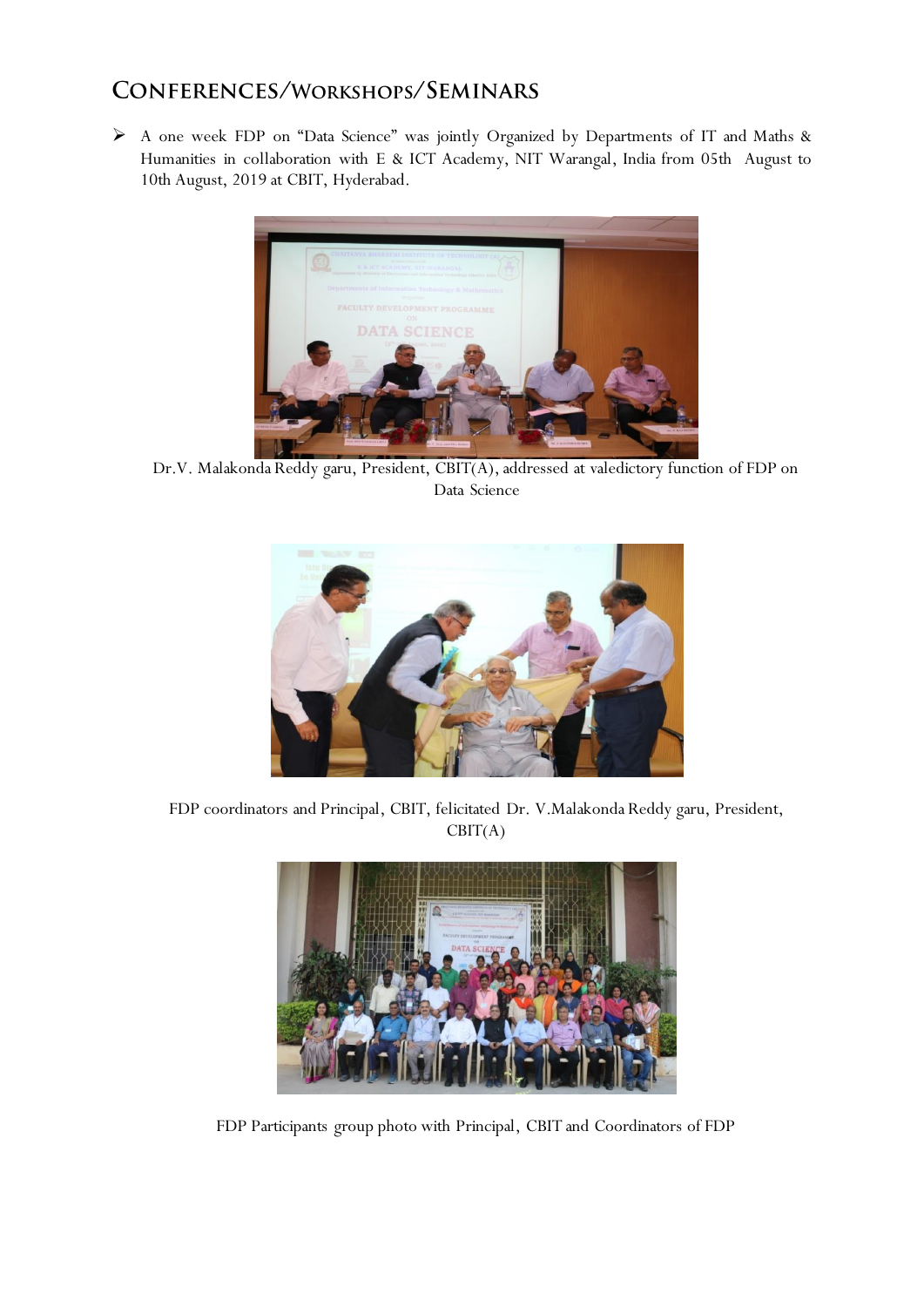A Two day workshop on "**Django framework"** jointly Organized by Dept. of CSE and IT Department during **5 th and 6th September 2019**



Speech by Mr.K.Vamsi, CBIT Alumni, Founder of Carvel AI, during inauguration



Inauguration by Prof.P.V.R.Ravindra Reddy, Chairman Sudhee 2019, Director CDC, Dr.N.L.N. Reddy, and HoDs of CSE and IT Departments

 A hands-on training session on **Github Training** organized by The Coders Hub - department of IT for V- Semester students on **30 th September 2019**



Students' participation in the session